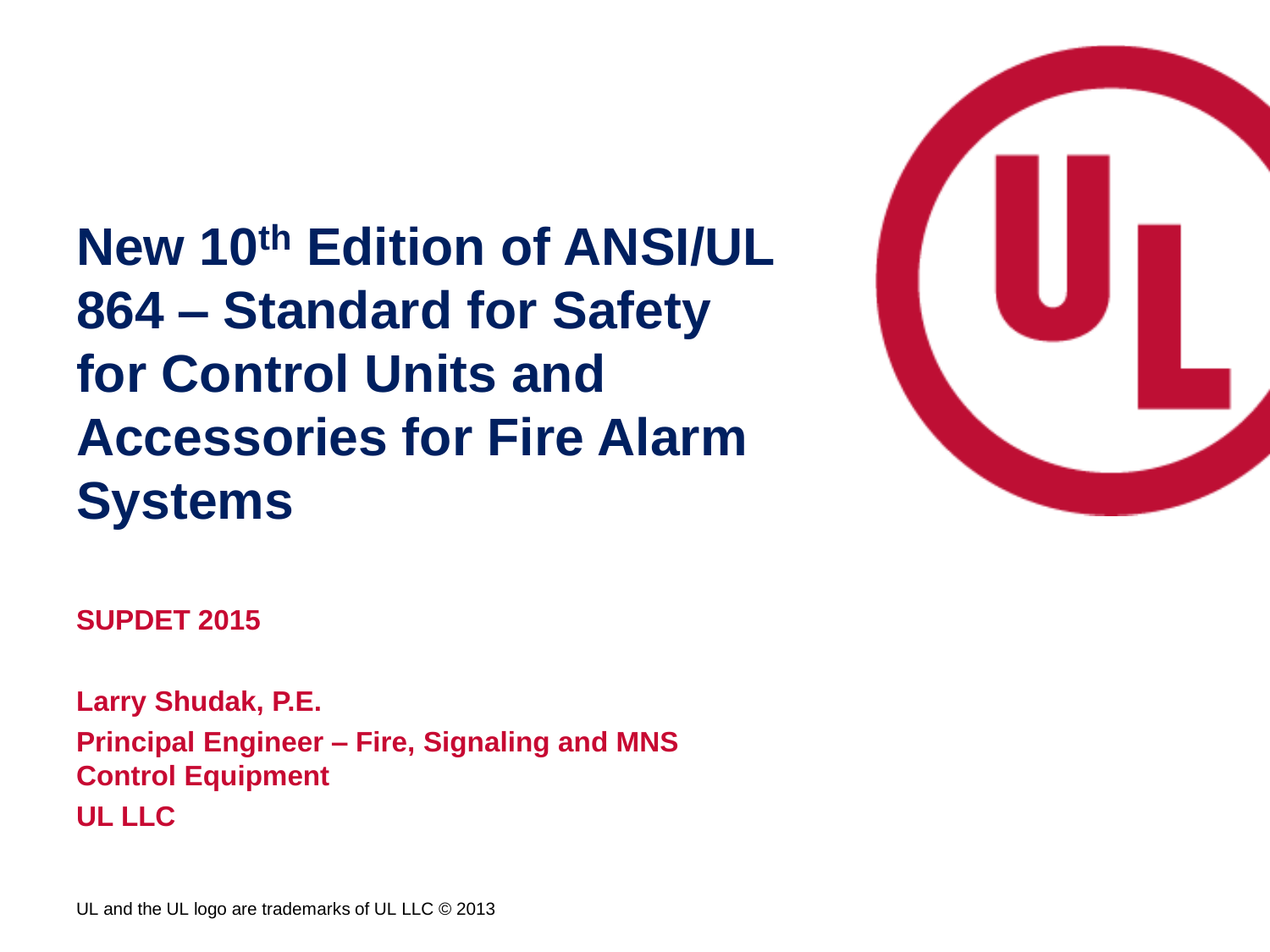#### **Agenda**

#### **Background**

**NFPA 72, National Fire Alarm and Signaling Code NFPA 720, Standard for the Installation of Carbon** 

**Monoxide (CO) Detection and Warning Equipment**

**NFPA 92, Standard for Smoke Control Systems**

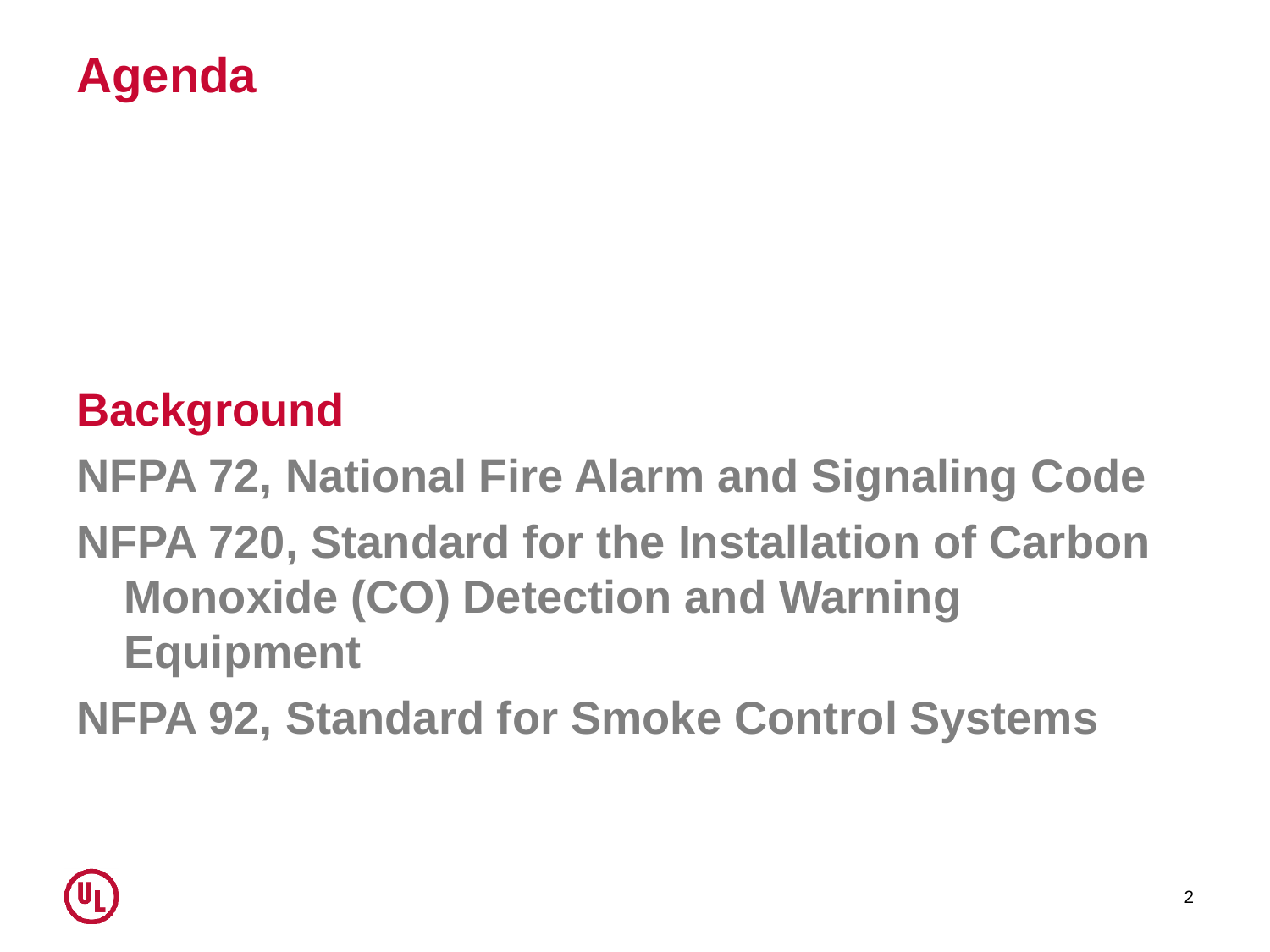#### **UL 864 – 10th Edition**

Equipment standard

- Construction
- Risk of fire hazards
- Risk of shock hazards
- Reliability
- •Installation docs
- Operation



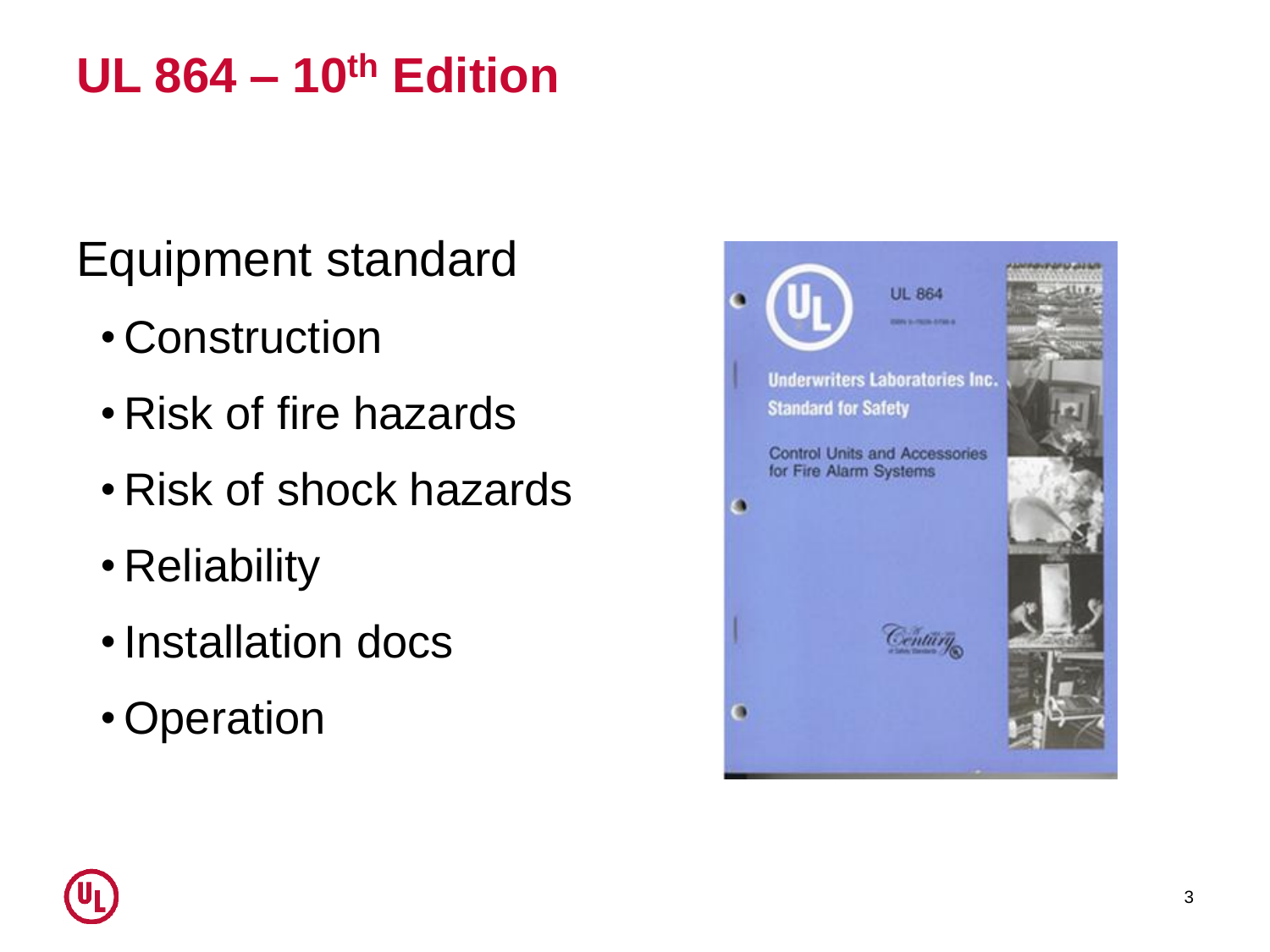#### **UL 864 – 10th Edition**

Align with national installation Codes and **Standards** 

- NFPA 72, National Fire Alarm and Signaling Code
	- Chapters 7, 10, 12, 14, 21, 23, 24, 26



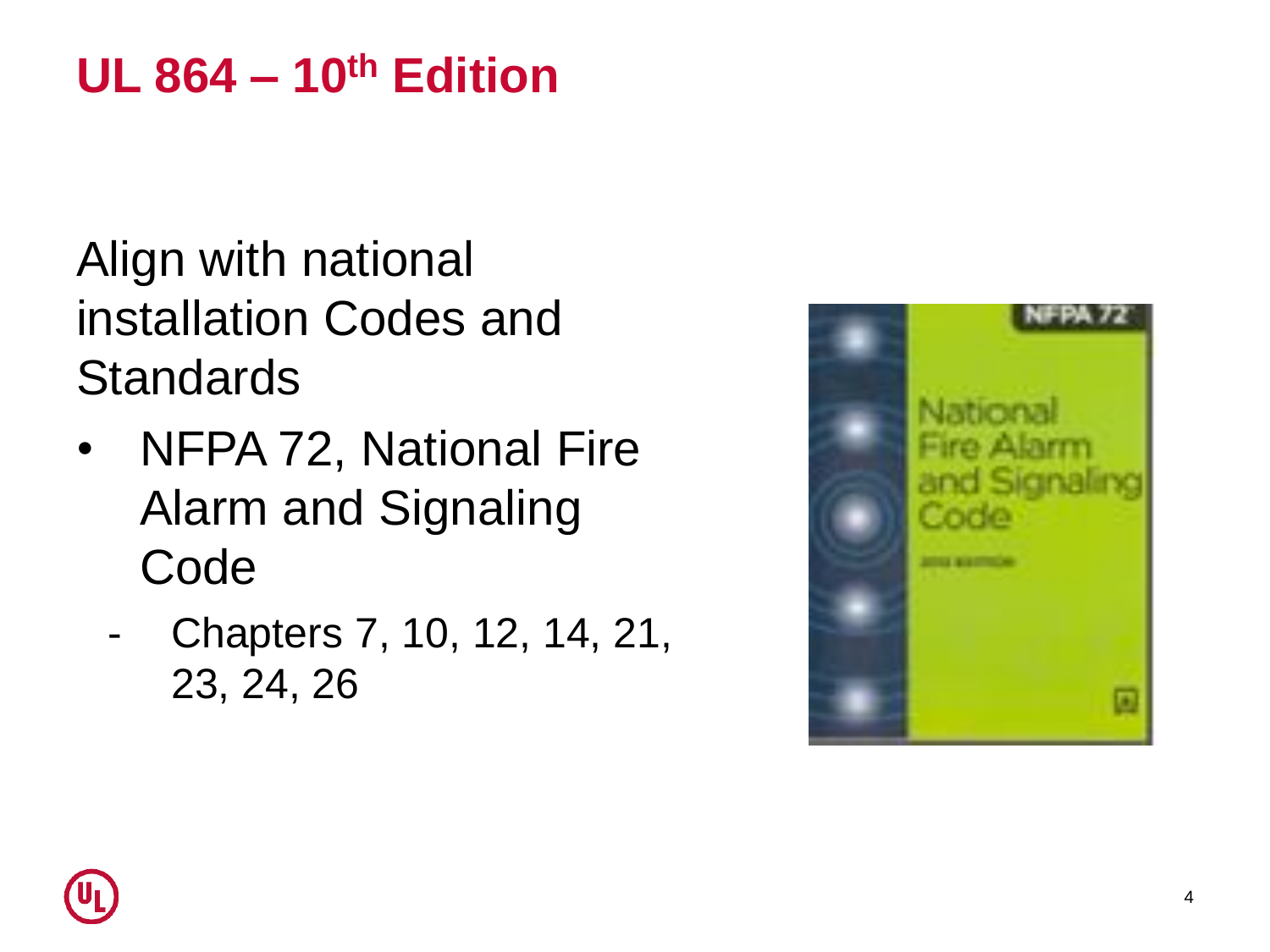NFPA 92, Standard for Smoke Control Systems

NFPA 720, Standard for the Installation of Carbon Monoxide (CO) Detection and Warning Equipment

NFPA 70, National Electrical Code

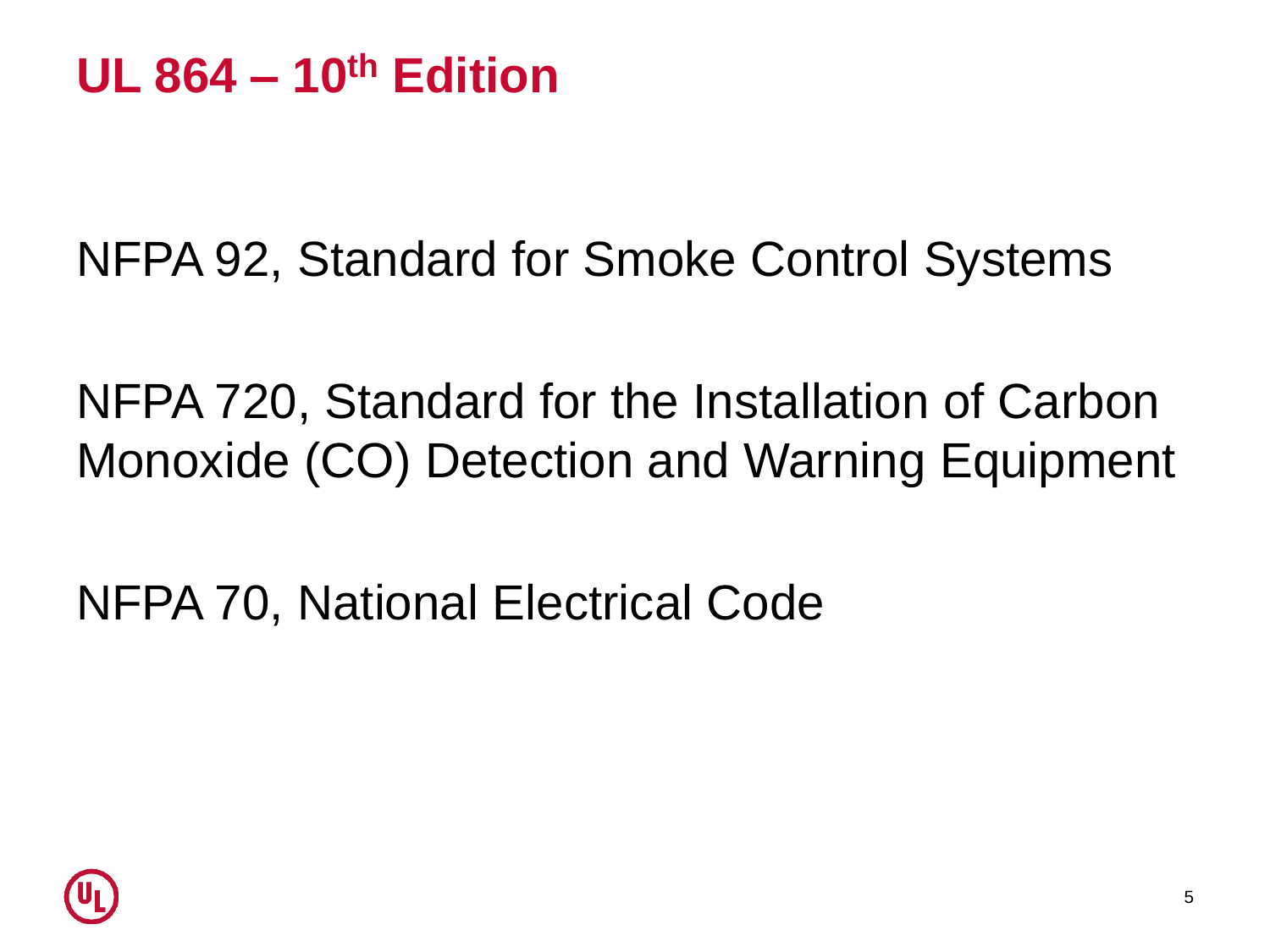#### **UL 864 – 10th Edition**

Releasing and Suppression standards

NFPA 12, Carbon Dioxide Extinguishing Systems;

NFPA 12A, Halon 1301 Fire Extinguishing Systems;

NFPA 13, Installation of Sprinkler Systems;

NFPA 15, Water Spray Fixed Systems for Fire Protection;

- NFPA 16, Installation of Foam-Water Sprinkler and Foam-Water Spray Systems;
- NFPA 17, Dry Chemical Extinguishing Systems;
- NFPA 17A, Wet Chemical Extinguishing Systems;
- NFPA 750, Standard for Water Mist Fire Protection **Systems**

NFPA 2001, Clean Agent Fire Extinguishing Systems; and NFPA 2010, Standard for Fixed Aerosol Fire Extinguishing Systems.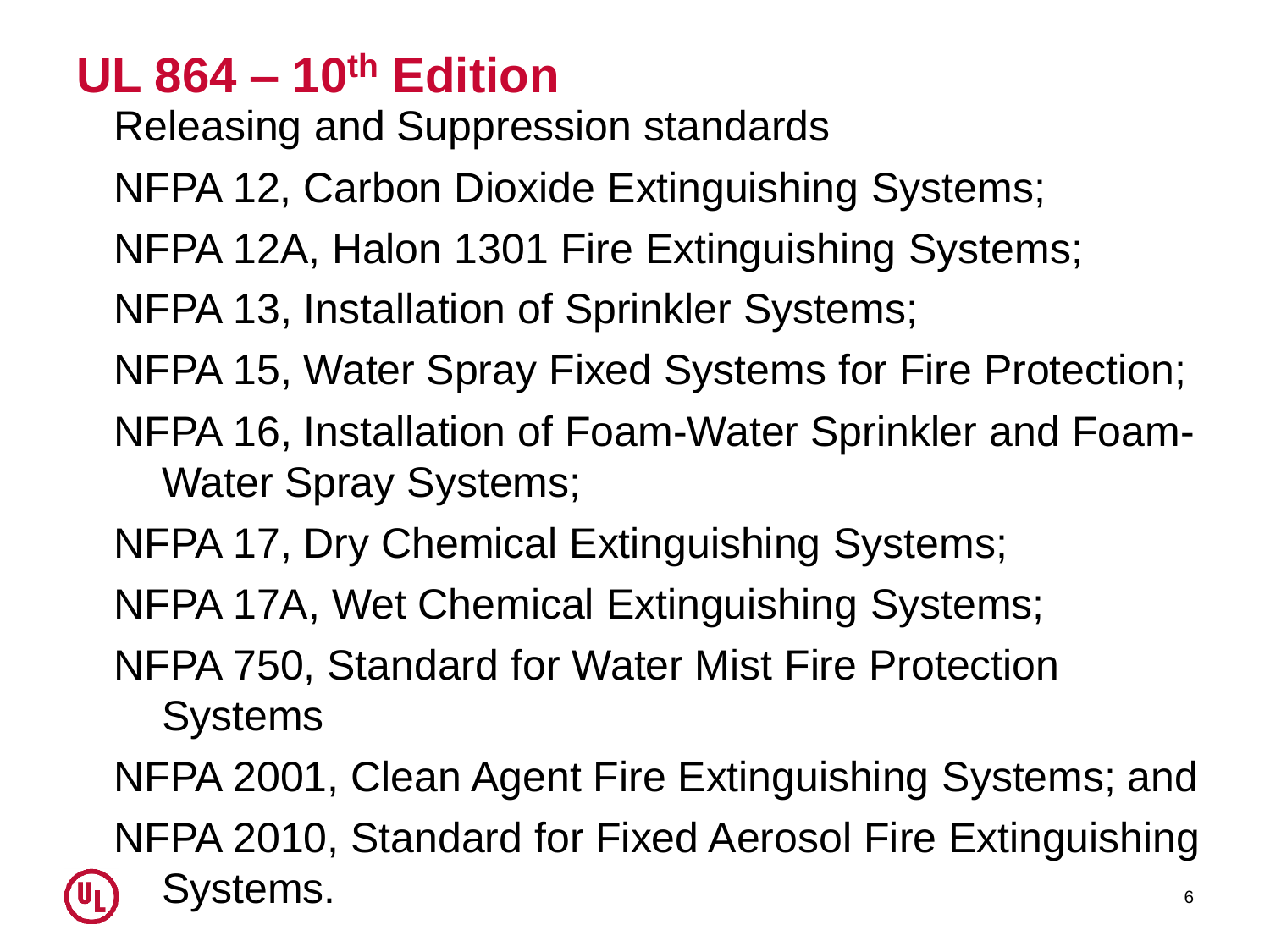#### **UL 864 – 10th Edition**

- 325+ clauses revised, added, deleted
- Changes include:
	- Align with national installation standards, guidelines and codes
	- Incorporate ANSI/UL 1481, Standard for Safety for Power Supplies for Fire Protective Signaling Systems
	- Incorporate ANSI/UL 1711, Standard for Safety for Amplifiers for Fire Protective Signaling Systems
	- Update for newer technologies, miscellaneous revisions

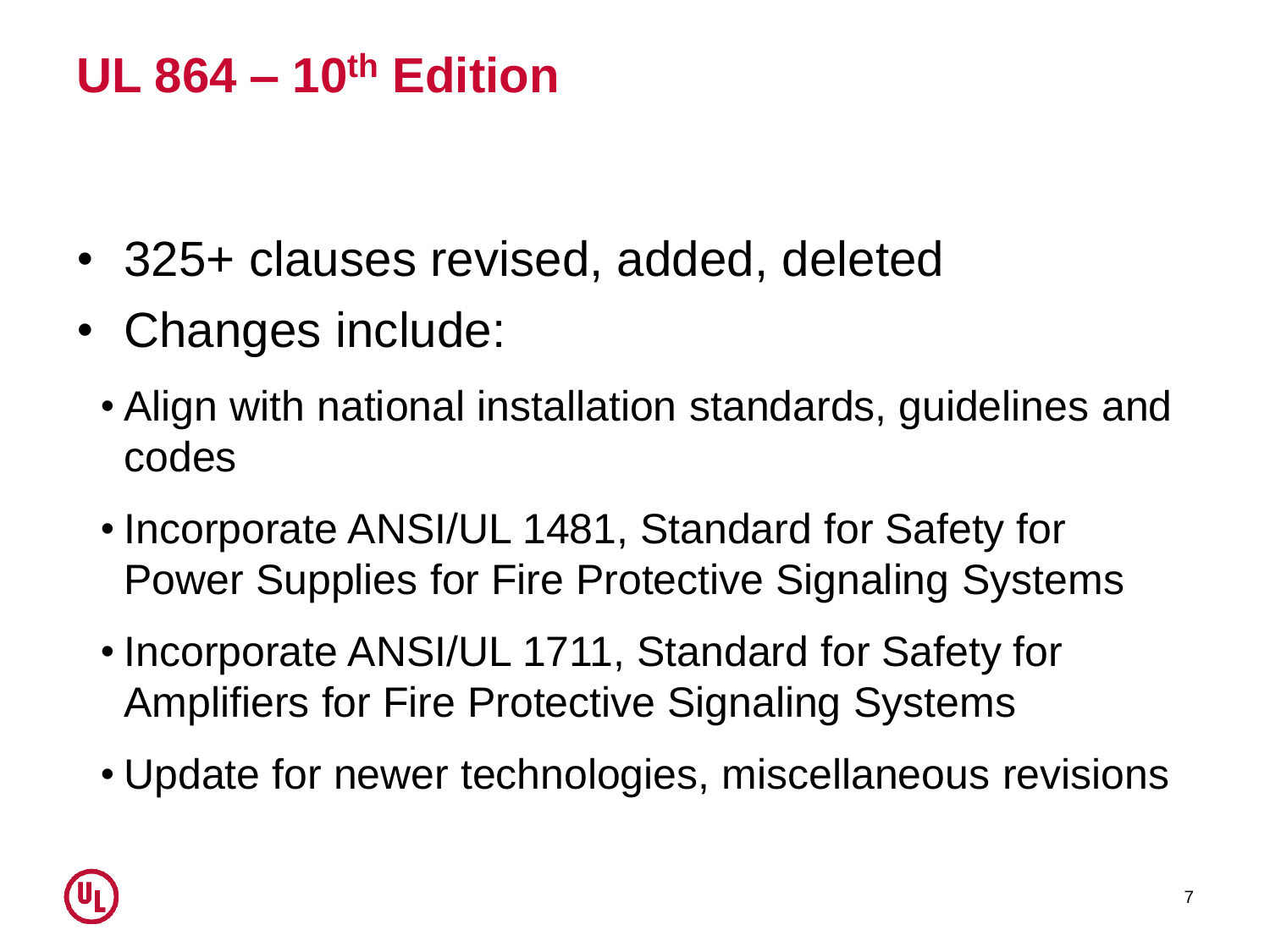

**Background**

#### **NFPA 72, National Fire Alarm and Signaling Code**

#### **NFPA 720, Standard for the Installation of Carbon Monoxide (CO) Detection and Warning Equipment**

**NFPA 92, Standard for Smoke Control Systems**

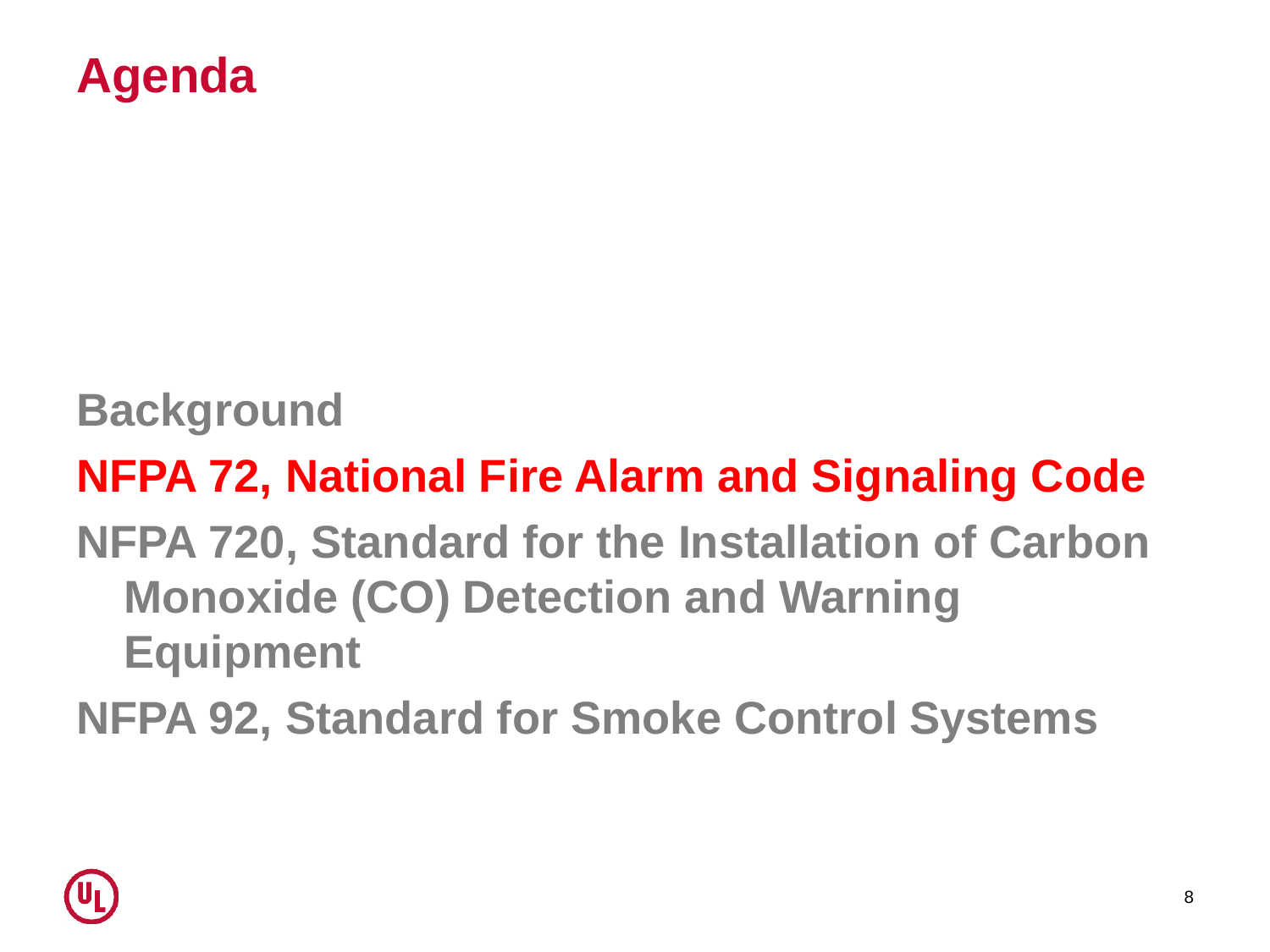Low Power RF Signaling

- Minimum time for reporting inoperative transmitter now 200 s.
- Same timing as wired pathway monitoring for integrity
- Technology Update: Spread spectrum

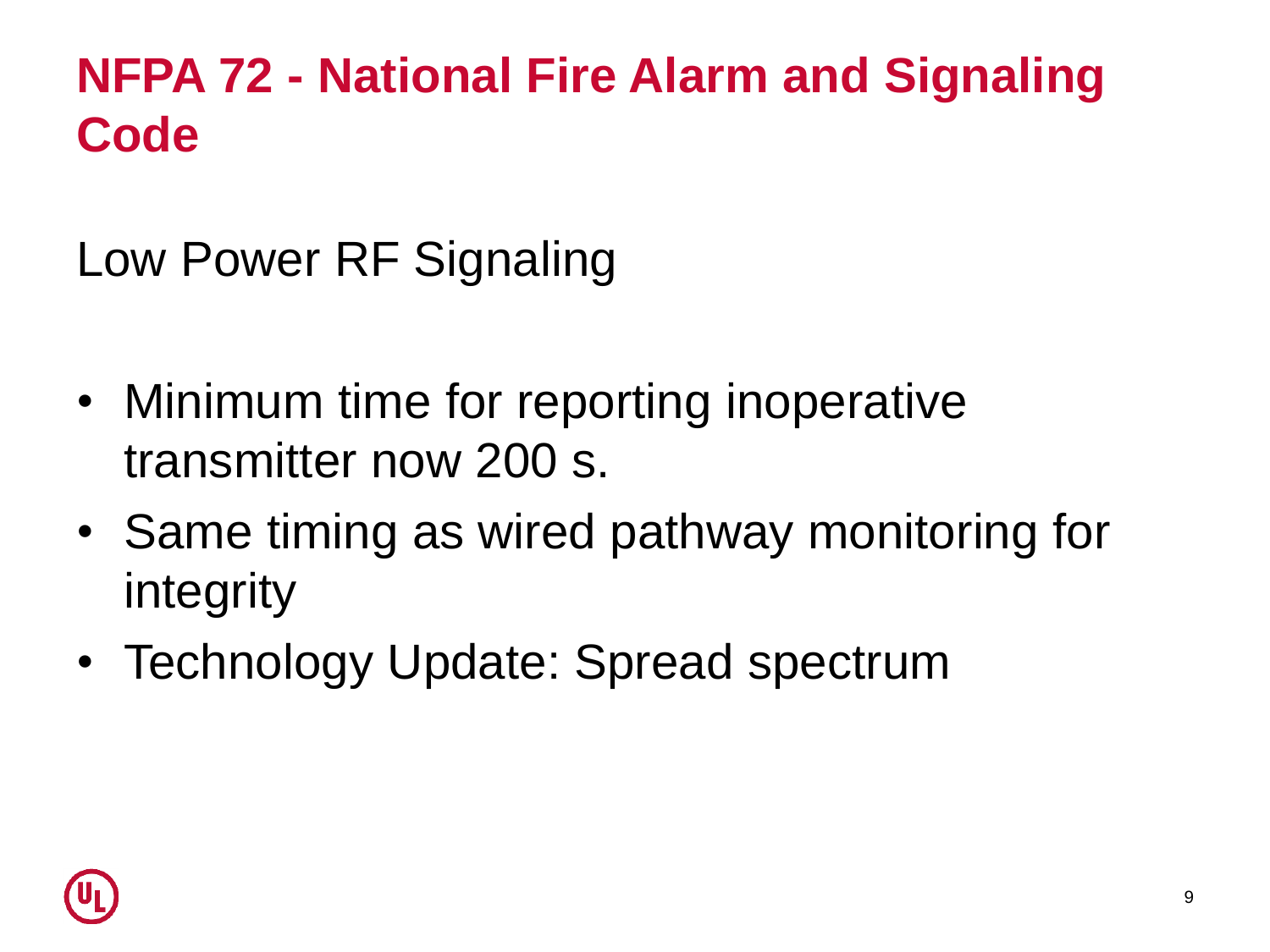Pathways

•Revised class designations

•Elimination of some styles

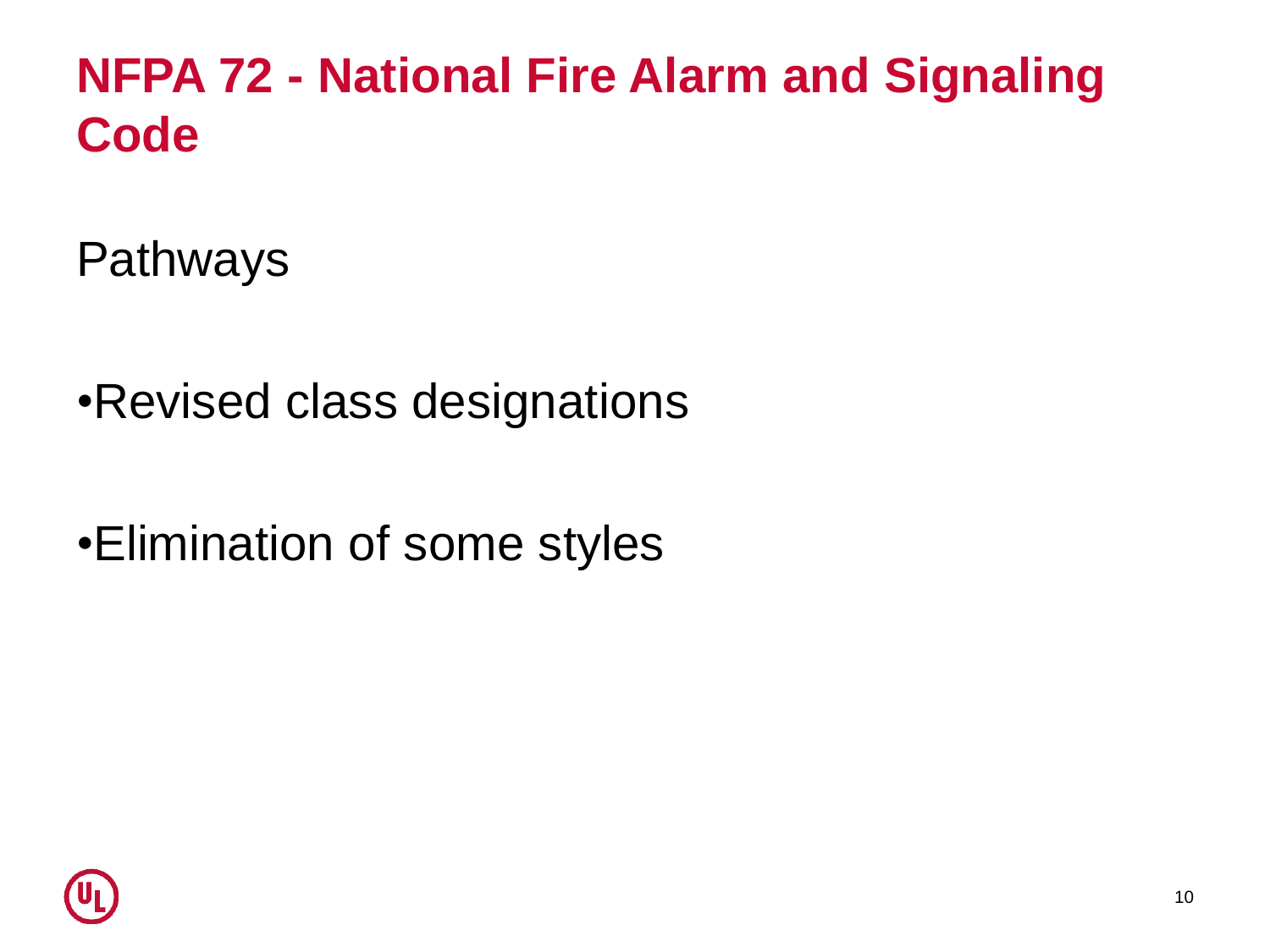| 3333<br><b>Old designations</b> |  |                           |                           |                                |                             |                          |                                  |
|---------------------------------|--|---------------------------|---------------------------|--------------------------------|-----------------------------|--------------------------|----------------------------------|
| IDC.                            |  | <b>NAC</b>                | <b>SLC</b>                | <b>Smoke</b><br><b>Control</b> | Releasing<br><b>Devices</b> | <b>Supplement</b><br>ary | <b>New</b><br><b>Designation</b> |
| Style B and<br><b>C/Class B</b> |  | <b>Style Y/Class</b><br>в | <b>Style 4/Class</b><br>в |                                |                             |                          | <b>Class B</b>                   |
| Style D and<br><b>E/Class A</b> |  | <b>Style Z/Class</b><br>A | <b>Style 6/Class</b><br>A |                                |                             |                          | <b>Class A</b>                   |
| ۰                               |  | ۰                         | <b>Style 7/Class</b><br>Α |                                |                             |                          | <b>Class X</b>                   |
|                                 |  |                           |                           | End to end<br>verification     |                             |                          | Class C                          |
|                                 |  |                           |                           |                                | <b>Fail safe</b>            |                          | <b>Class D</b>                   |
|                                 |  |                           |                           |                                |                             | Non-<br>supervised       | <b>Class E</b>                   |

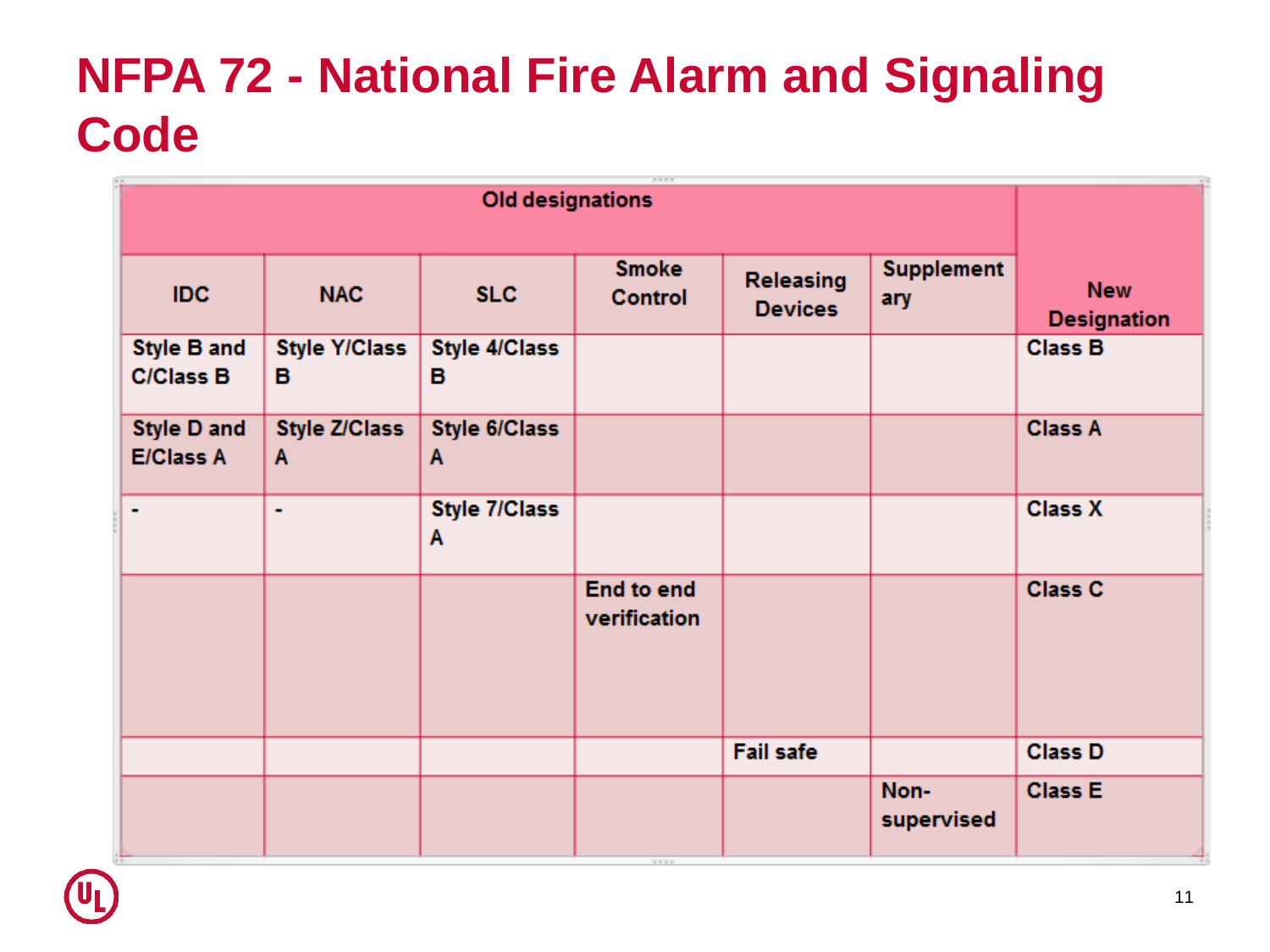Local Applications

•Capability to simultaneously deactivate both audible and visible actuated appliances.

•Re-annunciation of "silenced" yet active supervisory and alarm signals at the operator interface every 24 hrs.

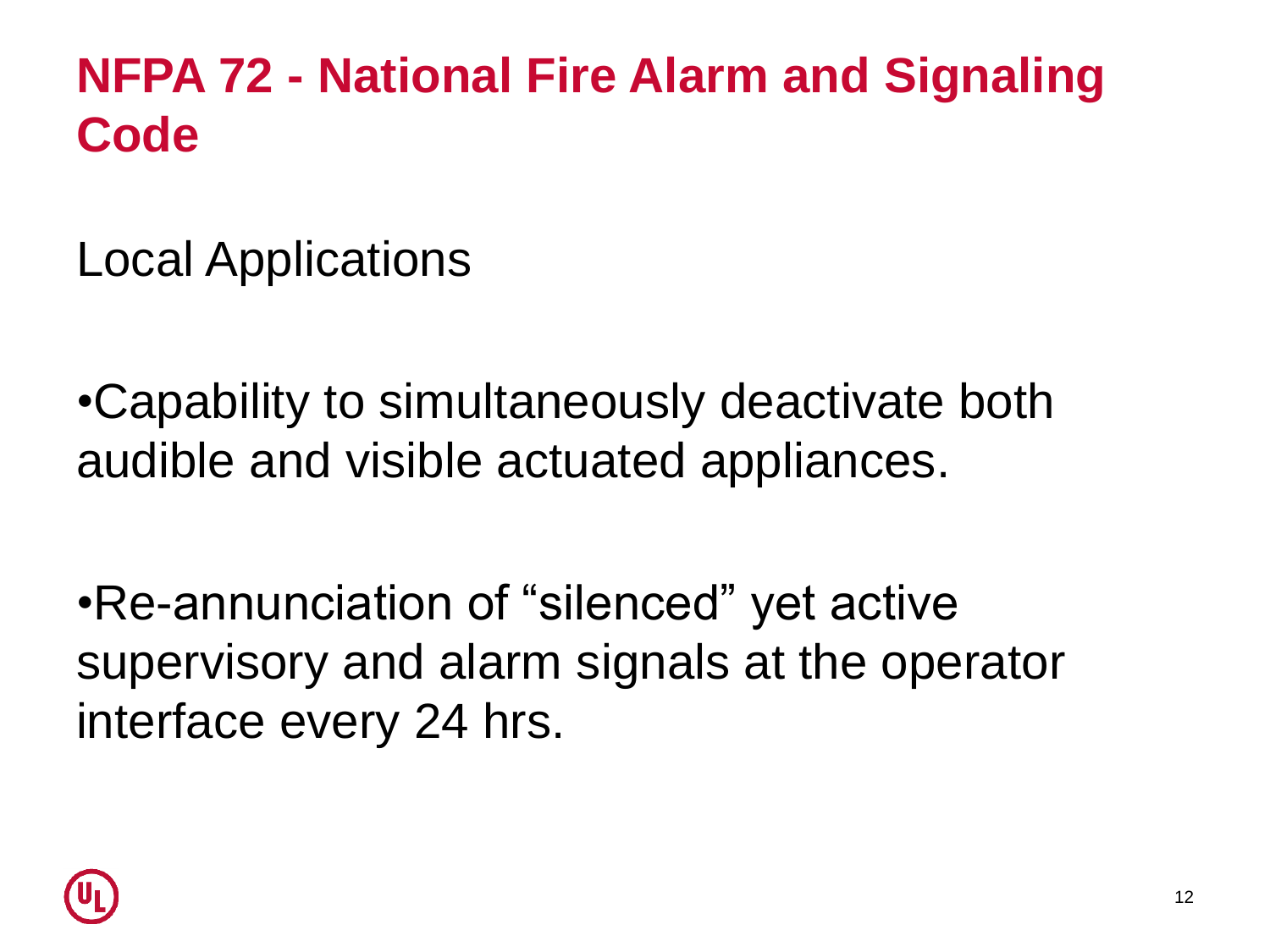System to system interconnection/interoperability

•Additional compatible system information (manufacturer name and model no.)

•Installation documentation for one or both compatible systems also to include the software/firmware level for compatible products.

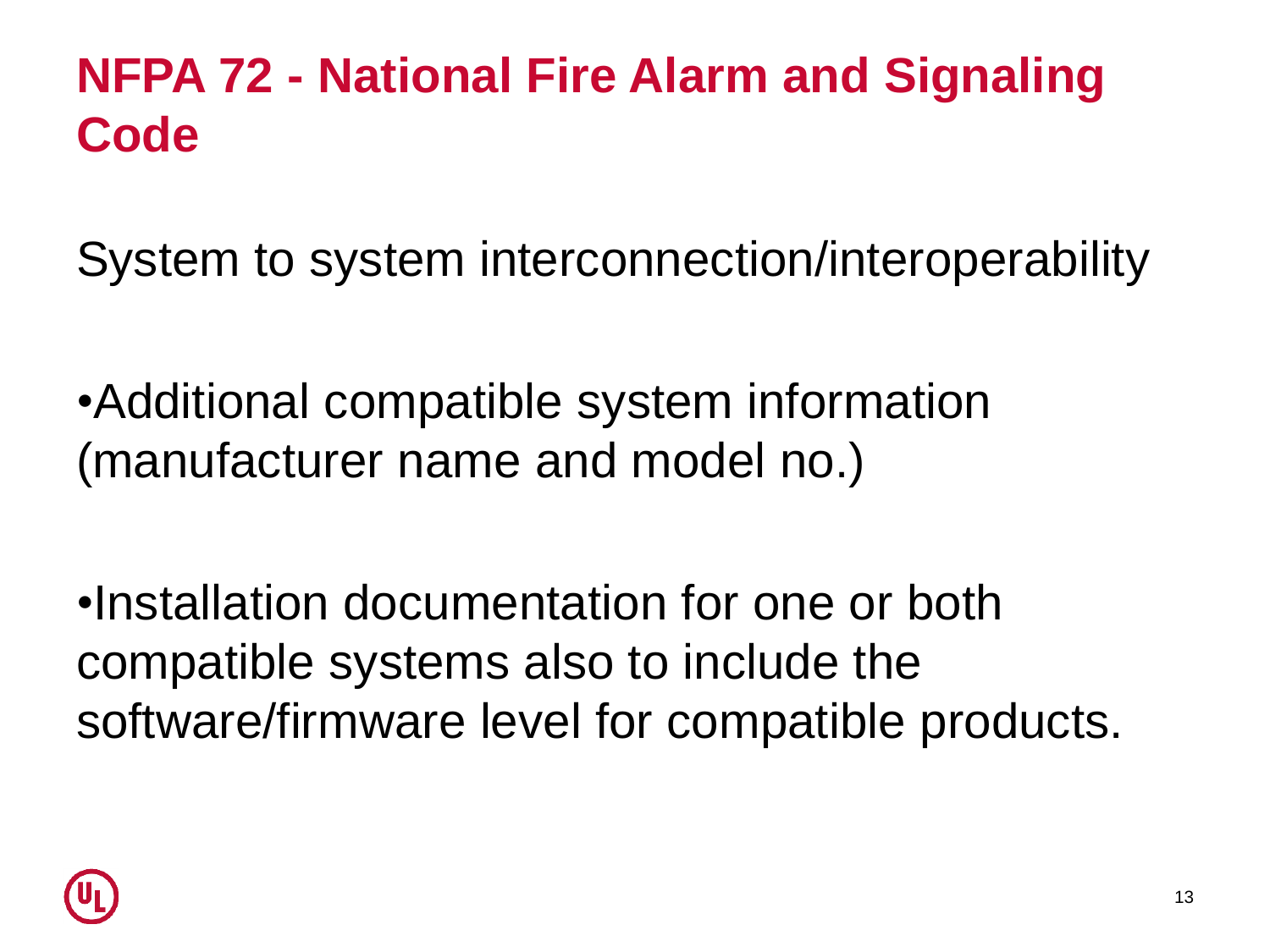Product installation documentation

- Option to provide installation instructions/wiring diagram in electronic media
- New 20% minimum safety margin for rechargeable standby batteries

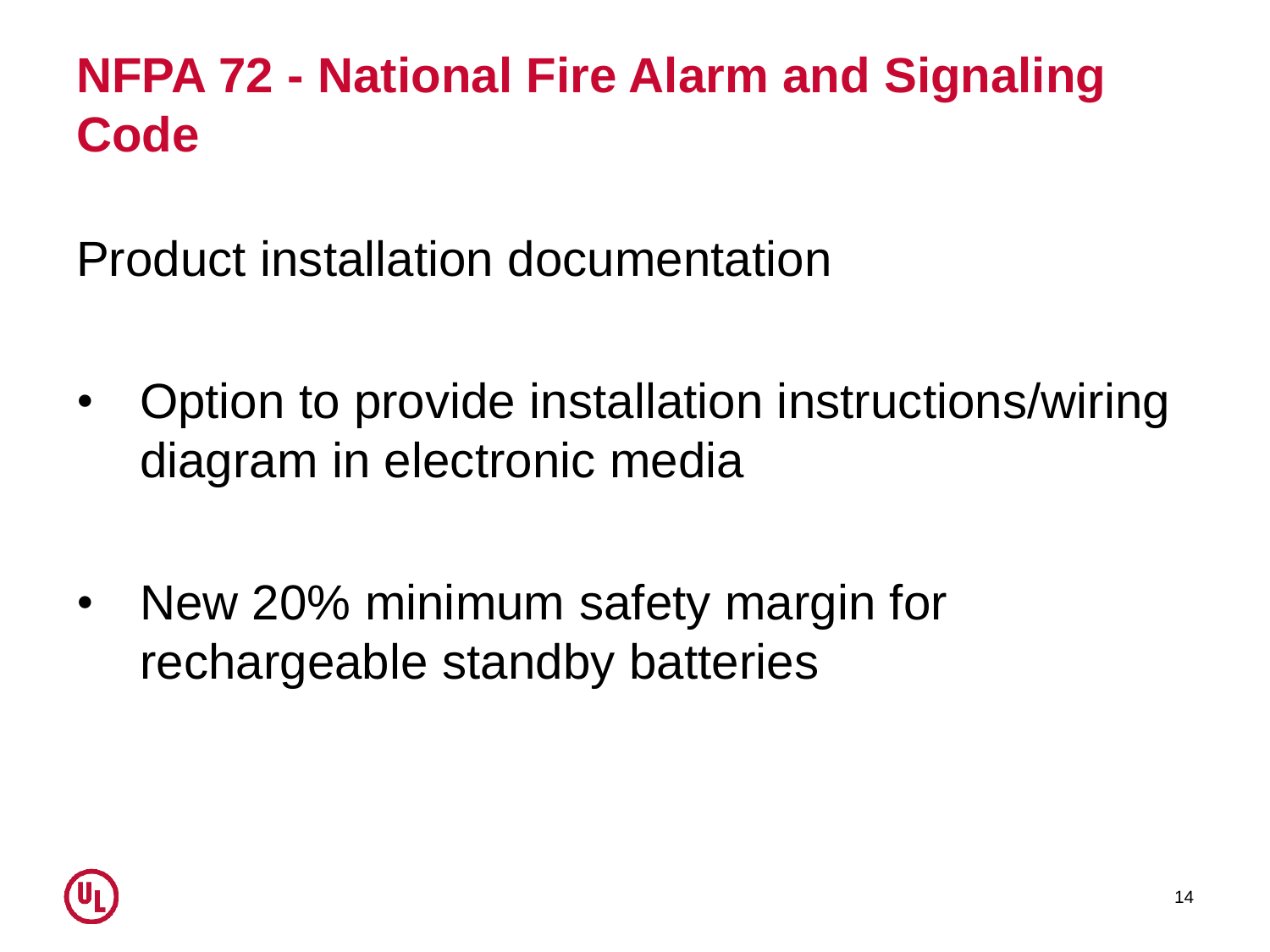Combination Systems

•Operation and monitoring for ground faults in circuits and products incorporating non-fire alarm signaling

- •Methods for compliance
	- Installation documentation
	- **Testing**

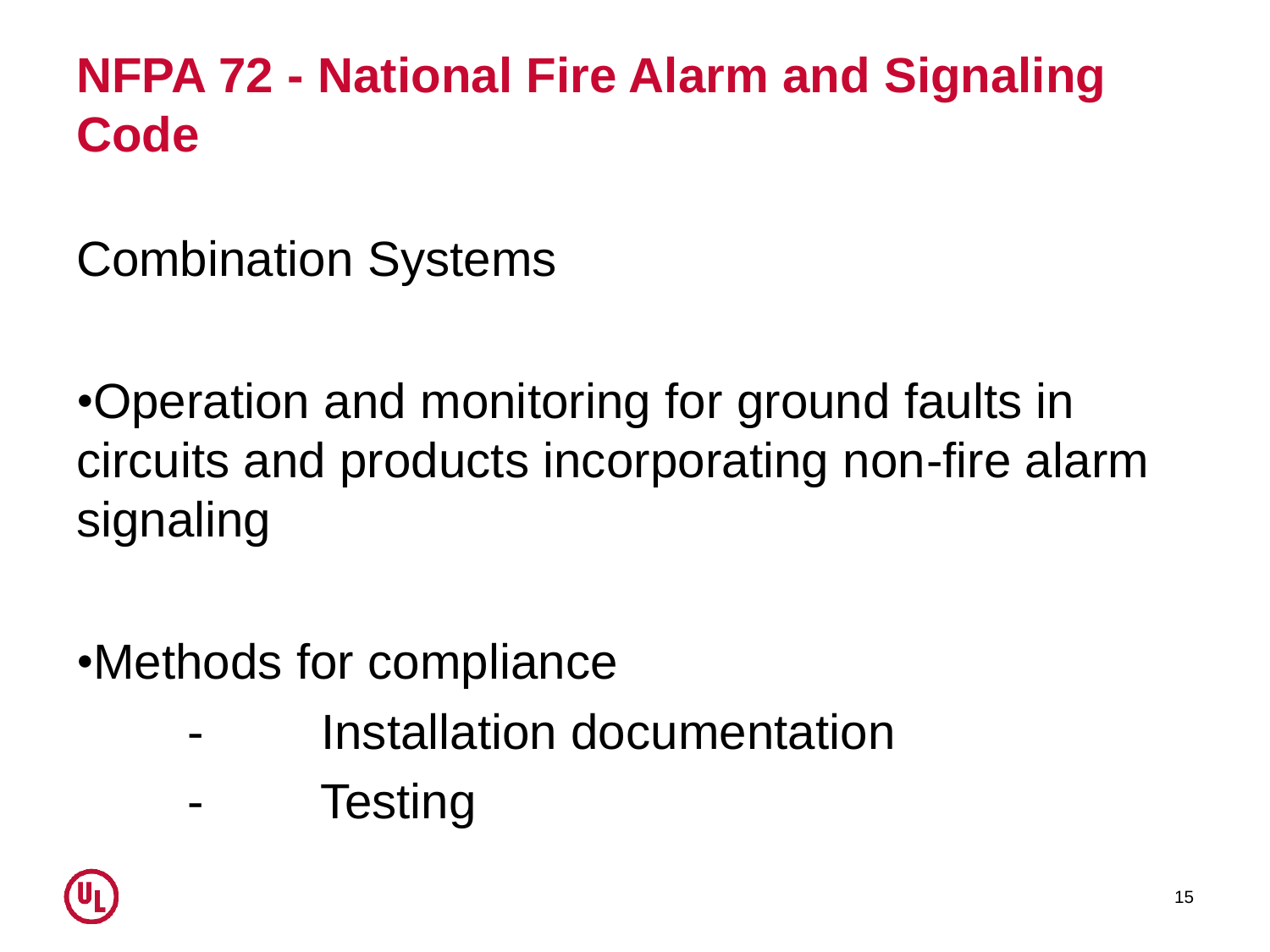Off-premise and supervising station equipment

- Transmitted alarm signals have capability to include address or zone
- Second path for DAC cannot be dial up telephone path
- DAC/Performance Based transmission path supervision reduced from 24 hours to maximum 6 hours

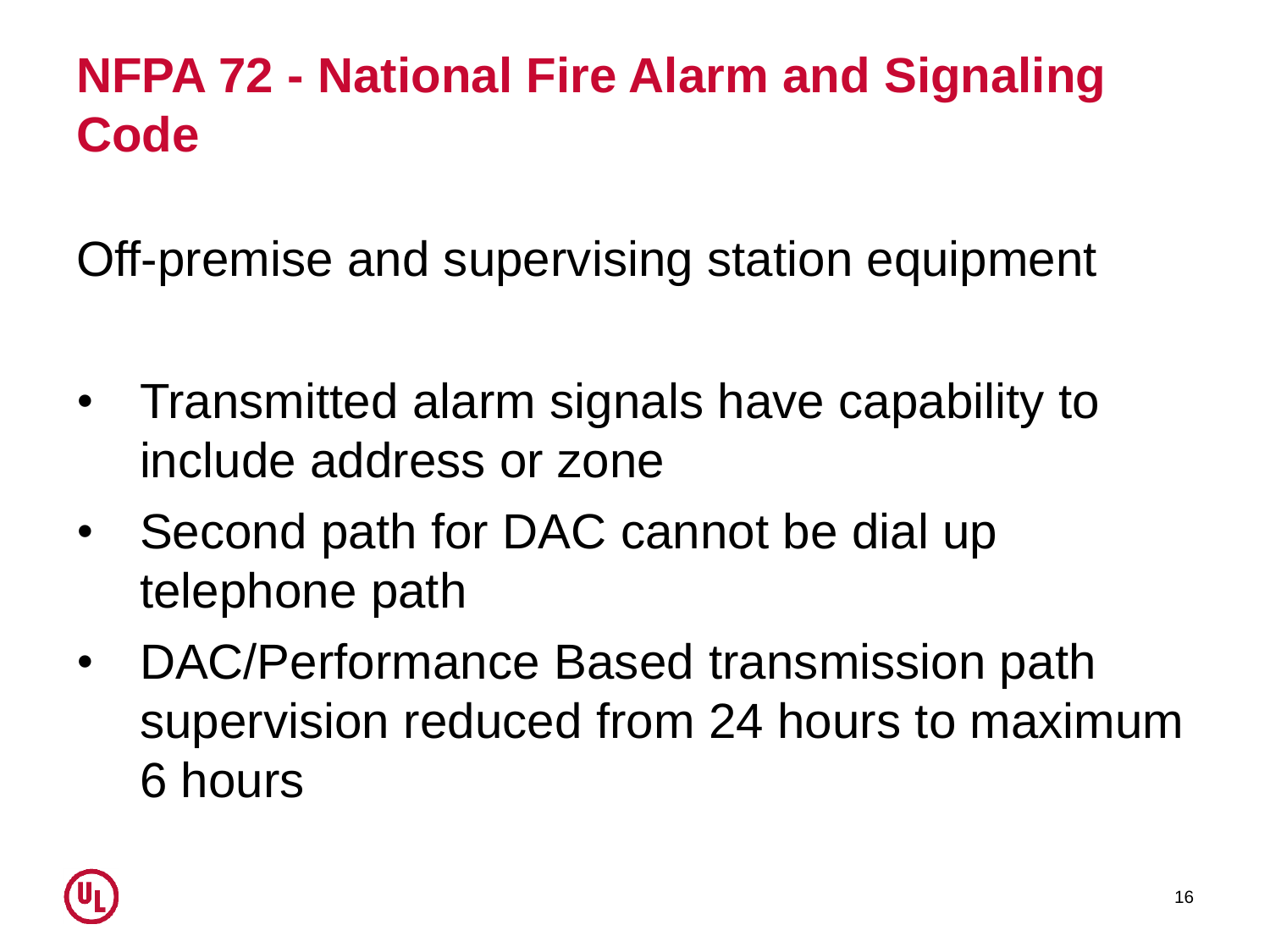

**Background NFPA 72, National Fire Alarm and Signaling Code NFPA 720, Standard for the Installation of Carbon Monoxide (CO) Detection and Warning Equipment**

**NFPA 92, Standard for Smoke Control Systems**

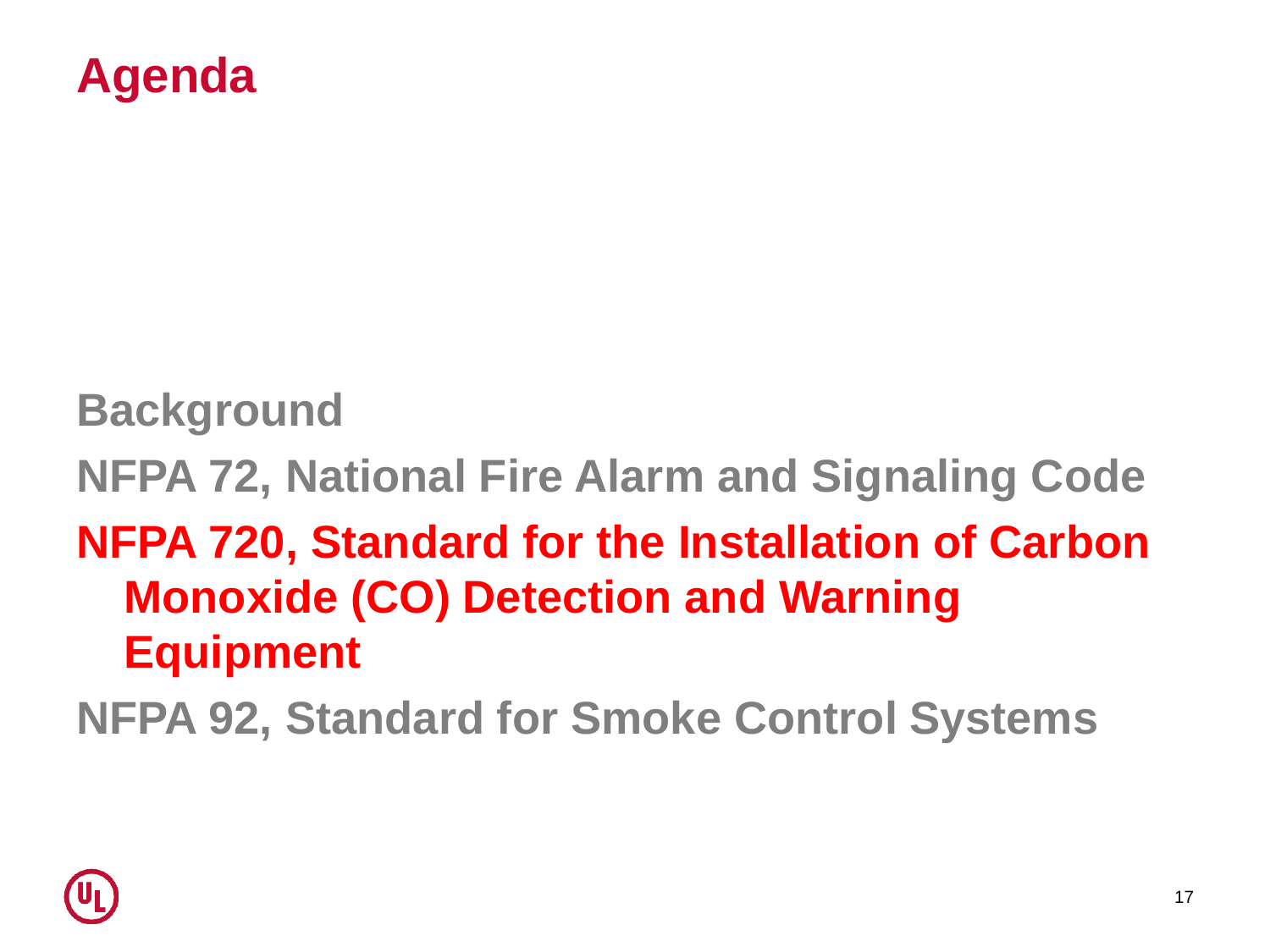# **NFPA 720 - Standard for the Installation of Carbon Monoxide (CO) Detection and Warning Equipment**

Carbon Monoxide Signaling

- ANSI/UL 2075: Capability for CO Alarm signal
- T4 pattern
- Priority and distinct signaling
- Monitoring for integrity of pathways to CO initiating devices/notification appliances
- Supervisory Signal from ANSI/UL 2034 CO alarms
- Secondary power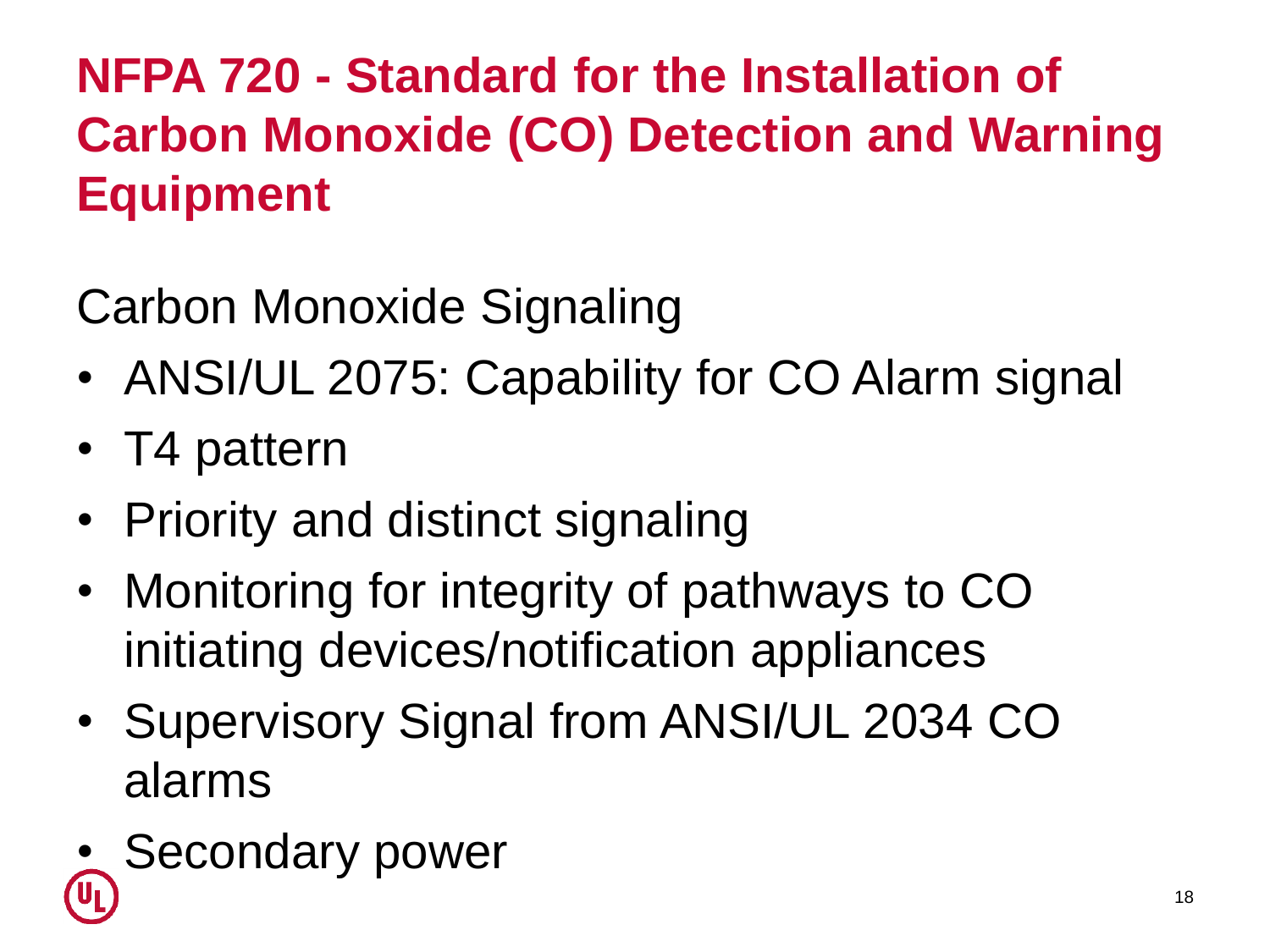

**Background**

**NFPA 72, National Fire Alarm and Signaling Code**

**NFPA 720, Standard for the Installation of Carbon Monoxide (CO) Detection and Warning Equipment**

**NFPA 92, Standard for Smoke Control Systems**

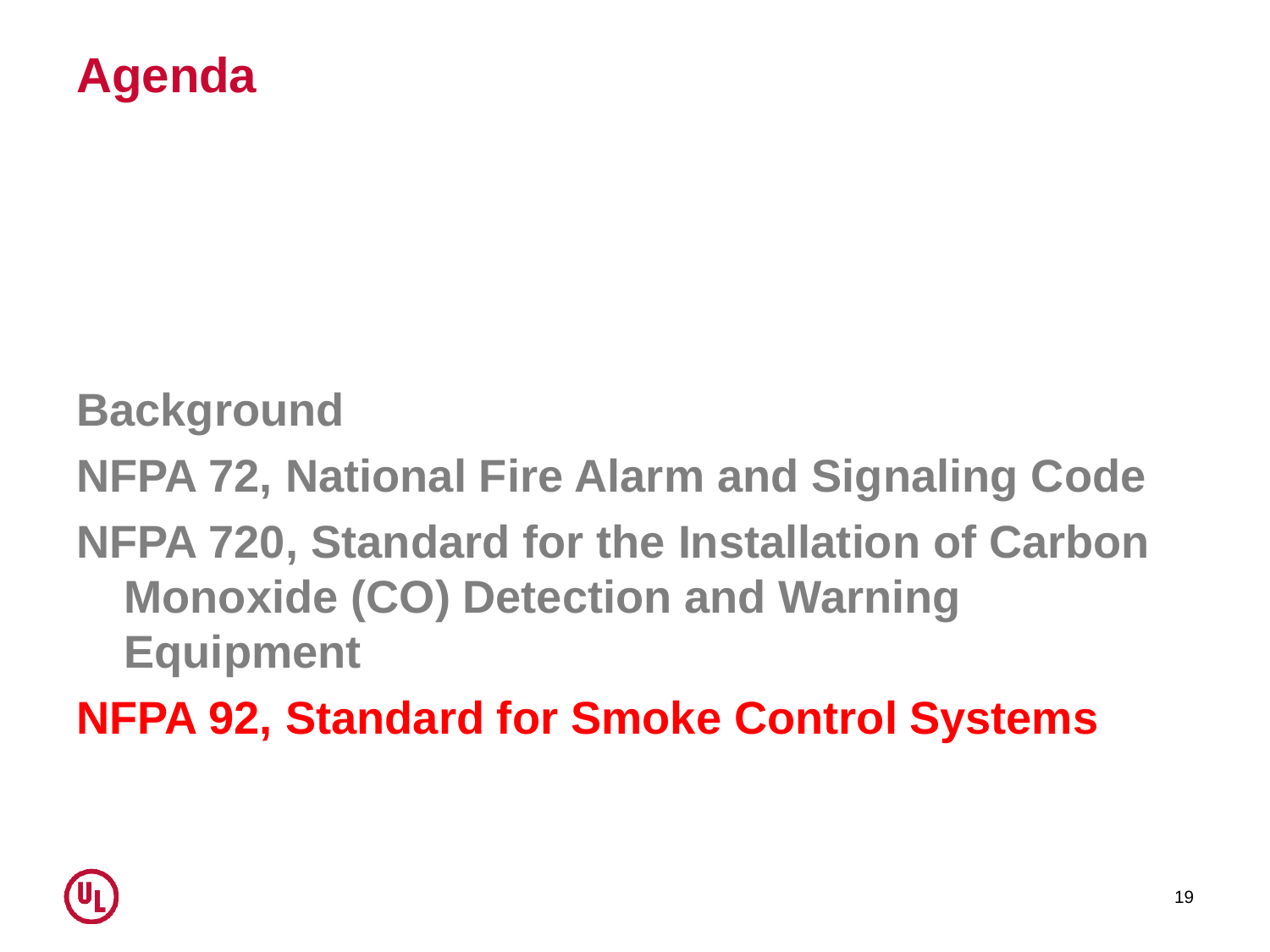#### **NFPA 92 - Standard for Smoke Control Systems**

• Minimum operation following 15 minutes of primary power loss – "components automatically performing their functions"